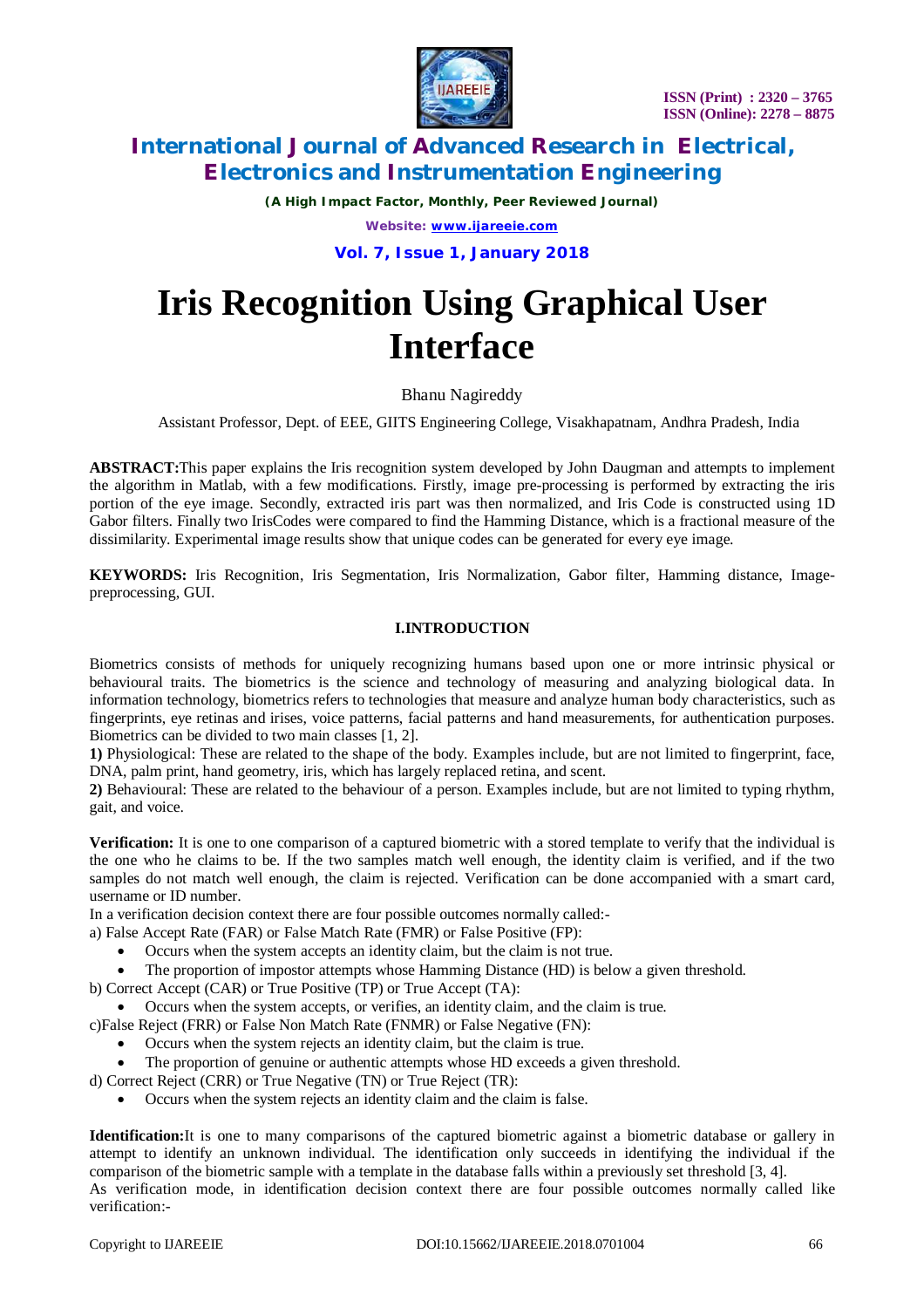

*(A High Impact Factor, Monthly, Peer Reviewed Journal)*

*Website: [www.ijareeie.com](http://www.ijareeie.com)*

### **Vol. 7, Issue 1, January 2018**

a) False Accept Rate (FAR) or False Match Rate (FMR) or False Positive (FP):

- Occurs when the system says that an unknown sample matches a particular person in the gallery and the match is not correct.
- The rate at which a matching algorithm incorrectly determines that an impostor's biometric sample matches an enrolled sample.
- The proportion of impostor attempts whose HD is below a given threshold.
- b) Correct Accept (CA) or True Positive (TP) or True Accept (TA):
	- Occurs when the system says that an unknown sample matches a particular person in the gallery and the match is correct.

c) False Reject (FR) or False Non Match Rate (FNMR) or False Negative (FN):

- Occurs when the system says that the sample does not match any of the entries in the gallery, but the sample in fact does belong to someone in the gallery.
- The proportion of genuine or authentic attempts whose HD exceeds a given threshold.
- The rate at which a matching algorithm incorrectly fails to determine that a genuine sample matches an enrolled sample.
- d) Correct Reject (CR) or True Negative (TN) or True Reject (TR):
	- Occurs when the system says that the sample does not match any of the entries in the gallery, and the sample in fact does not.

### **II.PROPOSED METHODOLOGY**

The modules of an iris biometrics system generally following Daugman's approach depicted in Figure.1[5].



Figure.1: Stages of iris recognition system.

Iris Image Acquisition: Image acquisition is considered as the most critical step for the development of an iris recognition system since all the subsequent stages depend highly on the image quality. A specifically designed sensor is used to capture the sequence of iris images. An iris image capturing device considers the following three key factors 1) The lighting of the system, 2) The position of the system, and 3) The physical capture system.

Iris liveness Detection: In order to avoid the forgery and the illegal usage of iris biometric features, the detection of iris liveness ensures that the captured input image sequence comes from a live subject instead of an iris picture, a video sequence, a glass eye, and other artifacts. The utilization of the optical and physiological characteristics of the live eye is considered as the most important aspects for the assurance of the liveness of the input iris image sequence.

Recognition: The accuracy of the iris recognition system depends on this module. This module can be further subdivided into four main phases: segmentation, normalization or unwrapping, feature Extraction, and matching. In the first phase, the iris region is segmented from the captured eye image. Secondly, the segmented iris region is unwrapped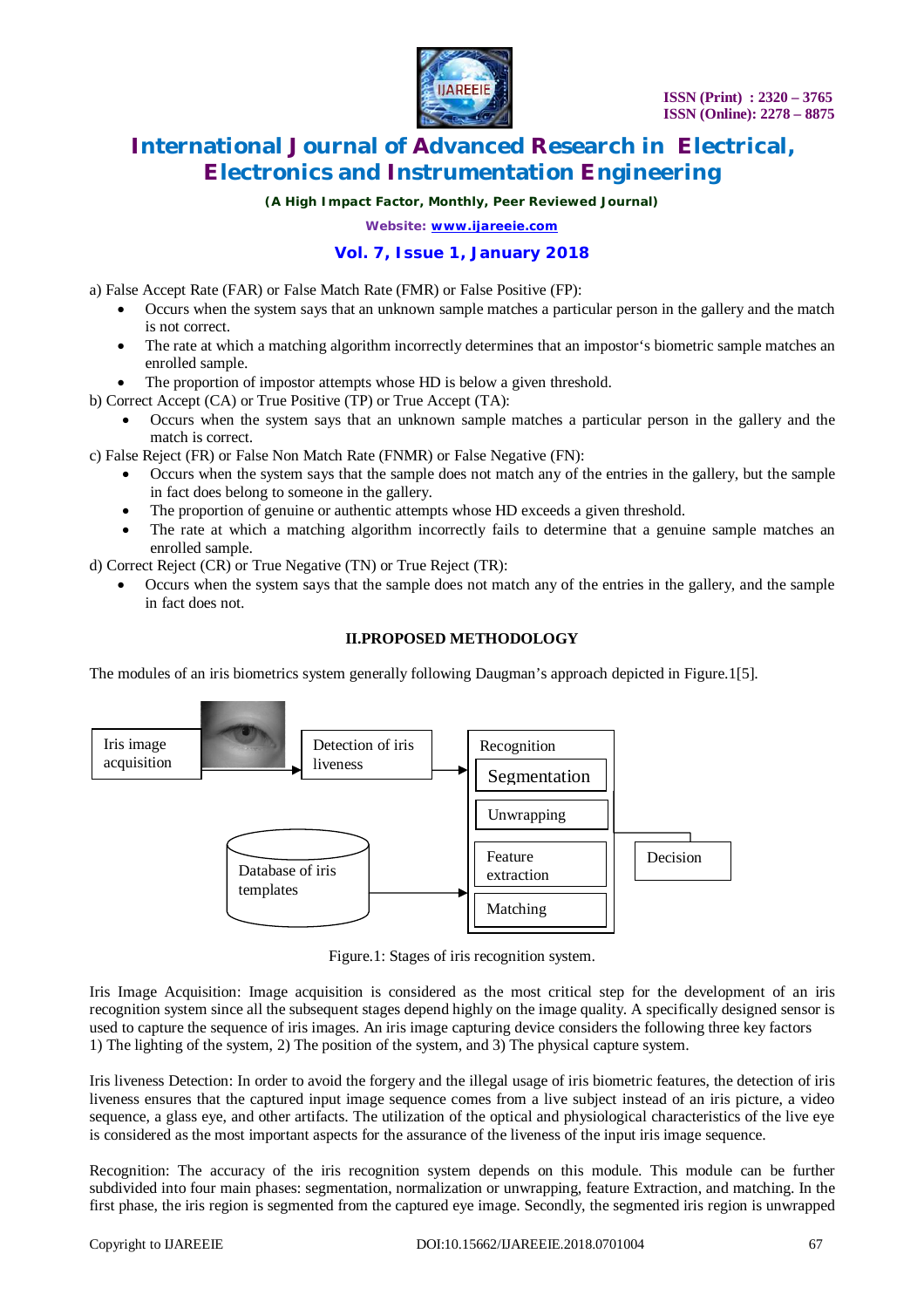

*(A High Impact Factor, Monthly, Peer Reviewed Journal)*

*Website: [www.ijareeie.com](http://www.ijareeie.com)*

#### **Vol. 7, Issue 1, January 2018**

in order to avoid the size inconsistencies. Thirdly, the most discriminating features are extracted from the unwrapped image and finally, the extracted features are used for matching with the iris templates already stored in the database.

**Proposed Model:** The system consists of an automatic segmentation system that is based on the Hough transform, and is able to localize the circular iris and pupil region, occluding eyelids and eyelashes, and reflections. The extracted iris region was then normalized into a rectangular block with constant dimensions to account for imaging inconsistencies. Finally, the phase data from 1D Log-Gabor [6] filters was extracted and quantized to four levels to encode the unique pattern of the iris into a bit-wise biometric template. The flow chart of proposed model depicted in figure.2.



Figure.2: Flow chart of proposed model.

Initially an automatic segmentation algorithm was presented, which would localize the iris region from an eye image and isolate eyelid, eyelash and reflection areas. Automatic segmentation was achieved through the use of the circular Hough transform for localizing the iris and pupil regions, and the linear Hough transform for localizing occluding eyelids. Thresholding was also employed for isolating eyelashes and reflections.

The segmented iris region was normalized to eliminate dimensional inconsistencies between iris regions. This was achieved by implementing a version of Daugman's rubber sheet model, where the iris is modeled as a flexible rubber sheet, which is unwrapped into a rectangular block with constant polar dimensions.

Finally, features of the iris were encoded by convolving the normalized iris region with 1D Log-Gabor filters and phase quantizing the output in order to produce a bit-wise biometric template. The Hamming distance was chosen as a matching metric, which gave a measure of how many bits disagreed between two templates. A failure of statistical independence between two templates would result in a match, that is, the two templates were deemed to have been generated from the same iris if the Hamming distance produced was lower than a set Hamming distance.

#### **III.EXPERIMENTAL RESULTS AND DISCUSSION**

**Daugman'sintegro-differential operator:** The Daugman'sintegro-differential module detects the pupillary and limbus boundaries and identifies the regions where the eyelids and eyelashes interrupt the limbus boundary's contour. The integro-differential operator is the traditional detection mechanism, although more recent work has promoted the use of active contours to account for nonconic boundary attributes [7, 8]. Figure.3 illustrates the Daugman'sintegrodifferential operator.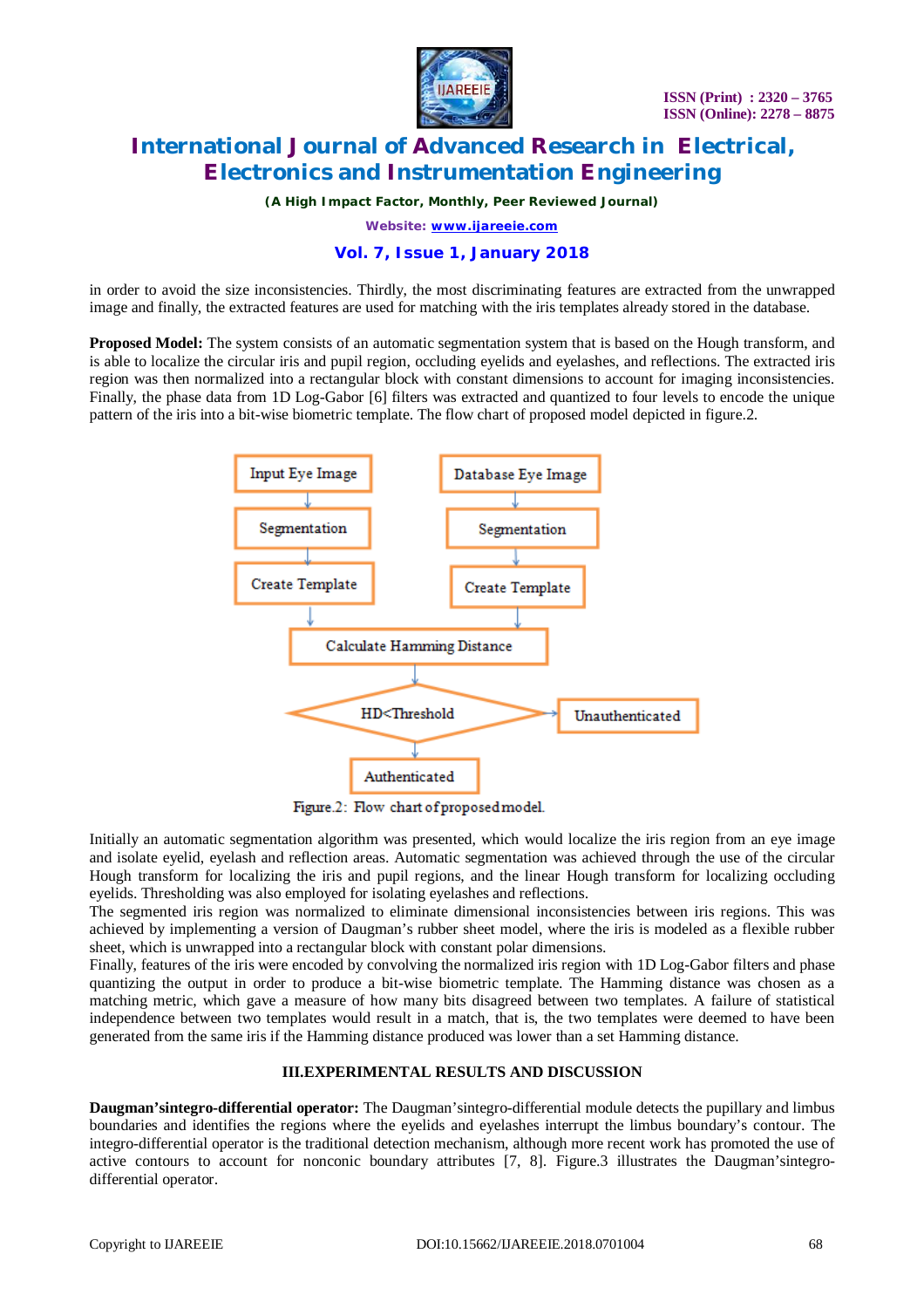

*(A High Impact Factor, Monthly, Peer Reviewed Journal)*

*Website: [www.ijareeie.com](http://www.ijareeie.com)*





Figure.3: Daugman'sintegro-differential operator.

An integro-differential operator is defined as

$$
\max(r, x_0, y_0) \bigg| G_{\sigma}(r) * \frac{\partial}{\partial r} \iint\limits_{r, x_0, y_0} \frac{I(x, y)}{2\pi r} ds \bigg| \qquad \qquad \dots \dots \dots \dots \tag{1}
$$

Where I(*x*,*y*) is the image intensity at pixel location (*x*,*y*), *r* is the radius of the pupil, ( $x_0$ ,  $y_0$ ) is its center, andig the *r*) Gaussian smoothing function. Thus, the integro-differential operator searches for a circular boundary with radius *r* and center  $(x_0, y_0)$  that exhibits a maximum change in radial pixel intensity across its boundary.

**Normalization:** The normalization of iris regions a technique based on Daugman's rubber sheet model was employed. The center of the pupil was considered as the reference point, and radial vectors pass through the iris region. A number of data points are selected along each radial line and this is defined as the radial resolution. The number of radial lines going around the iris region is defined as the angular resolution. Since the pupil can be non-concentric to the iris, a remapping formula is needed to rescale points depending on the angle around the circle. This is given by 2 2 ' *I r r* …………. (2)

$$
\text{With } \alpha = o_x^2 + o_y^2 \tag{3}
$$
\n
$$
\beta = \cos\left(\pi - \arctan\left(\frac{o_y}{o_x}\right) - \theta\right) \tag{4}
$$

………… (4)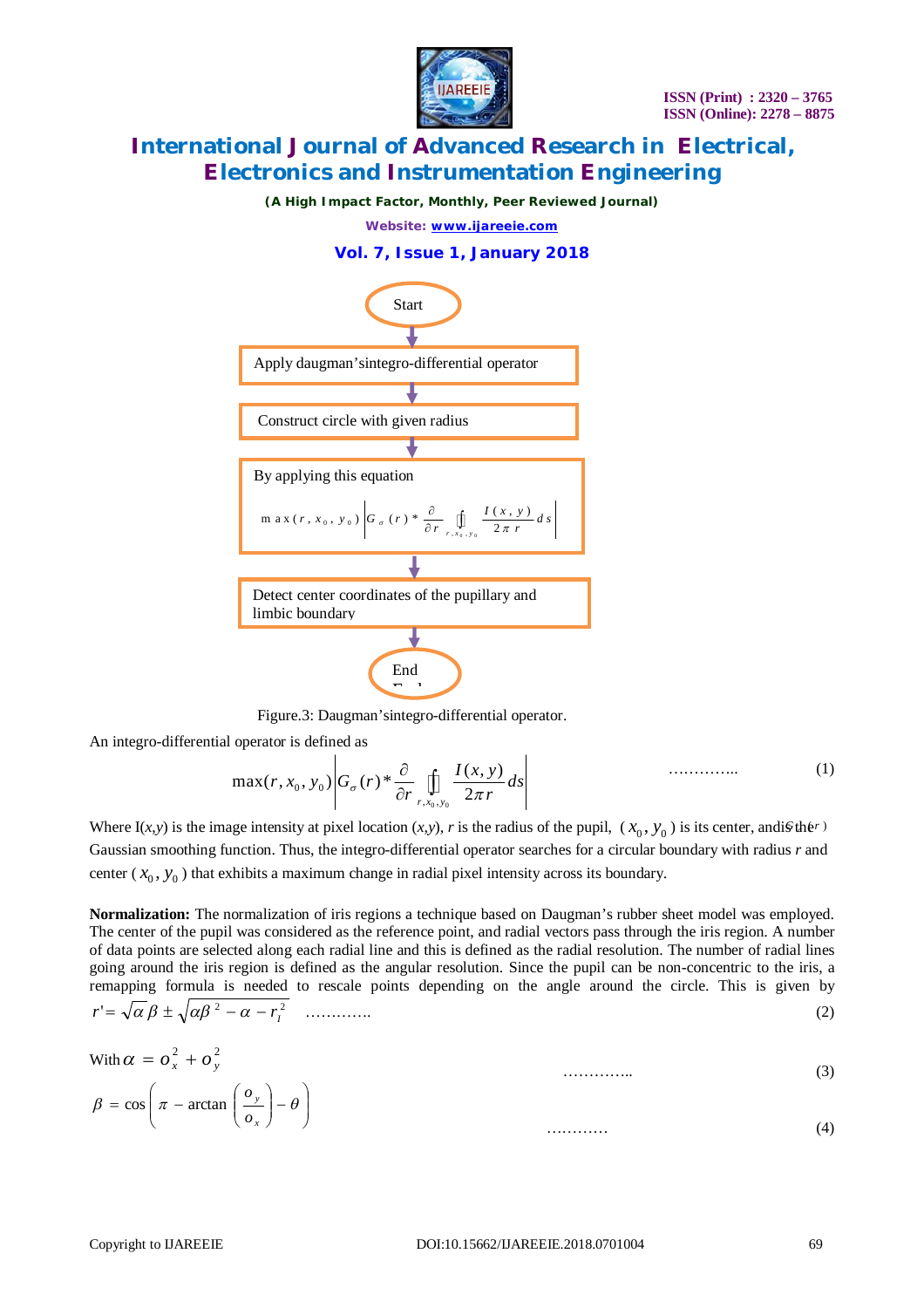

*(A High Impact Factor, Monthly, Peer Reviewed Journal)*

*Website: [www.ijareeie.com](http://www.ijareeie.com)*

#### **Vol. 7, Issue 1, January 2018**

**Iris segmentation:** The first stage will be to develop an algorithm to automatically segment the iris region from an eye image. This will require research into many different techniques such as Daugman'sintegro differential operator, circular Hough transform, and active contour models [9, 10]. The flow chart is shown in figure.4.

Here we use circular Hough transform for detecting the iris and pupil boundaries. This involves first employing canny edge detection to generate an edge map. Gradients were biased in the vertical direction for the outer iris/sclera boundary. Vertical and horizontal gradients were weighted equally for the inner iris/pupil boundary. Kovesi'scanny edge detection which allowed for weighting of the gradients.

The range of radius values to search for was set manually, depending on the database used. For the CASIA database, values of the iris radius range from 20 to 50 pixels, while the pupil radius ranges from 10 to 25 pixels. In order to make the circle detection process more efficient and accurate, the Hough transform for the iris/sclera boundary was performed first, then the Hough transform for the iris/pupil boundary was performed within the iris region, instead of the whole eye region, since the pupil is always within the iris region. After this process was complete, six parameters are stored, the radius, and x and y center coordinates for both circles. Eyelids were isolated by first fitting a line to the upper and lower eyelid using the linear Hough transform. A second horizontal line is then drawn, which intersects with the first line at the iris edge that is closest to the pupil.



Figure.4: Flow chart of Iris Segmentation.

The horizontal line allows maximum isolation of evelid regions. Canny edge detection is used to create an edge map, and only horizontal gradient information is taken. The linear Hough transform is implemented. This is a form of the Hough transform. If the maximum in Hough space is lower than a set threshold, then no line is fitted, since this corresponds to non-occluding eyelids. Also, the lines are restricted to lie exterior to the pupil region, and interior to the iris region. A linear Hough transform has the advantage over its parabolic version, in that there are less parameters to deduce, making the process less computationally demanding.

 The figures.(5,6,7,8,9) shows step to step results obtained by using GUI and brief discussion was clearly done in above paragraphs.If we want to clear the database template features than click on the clear database.

The algorithm was tested on the database of 7129 images and calculated the accuracy for each database. The results are presented below the table.1.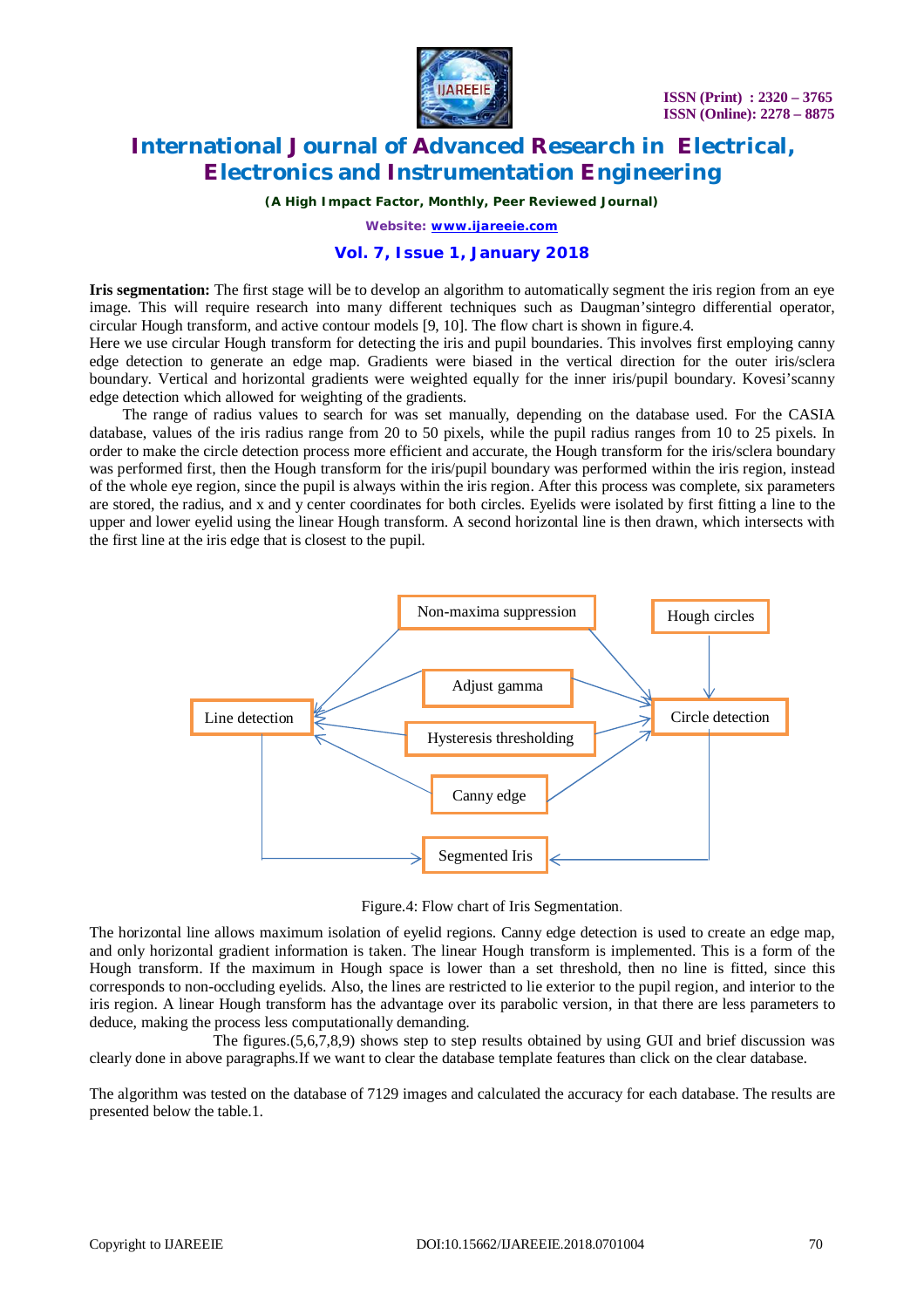

*(A High Impact Factor, Monthly, Peer Reviewed Journal)*

*Website: [www.ijareeie.com](http://www.ijareeie.com)*

### **Vol. 7, Issue 1, January 2018**

| Database          | Images | Accuracy |
|-------------------|--------|----------|
| <b>CASIA</b>      | 1200   | 98.33%   |
| <b>IIT DELHI</b>  | 2240   | 98.21%   |
| MMU               | 1440   | 97.22%   |
| <b>UBIRIS</b>     | 1865   | 96.51%   |
| <b>PALACKY</b>    | 384    | 78.12%   |
| <b>UNIVERSITY</b> |        |          |







Figure.5: MATLAB GUI Figure.6: Set database path



Figure.7: Select test Image Figure.8: Segment Iris and Pupil